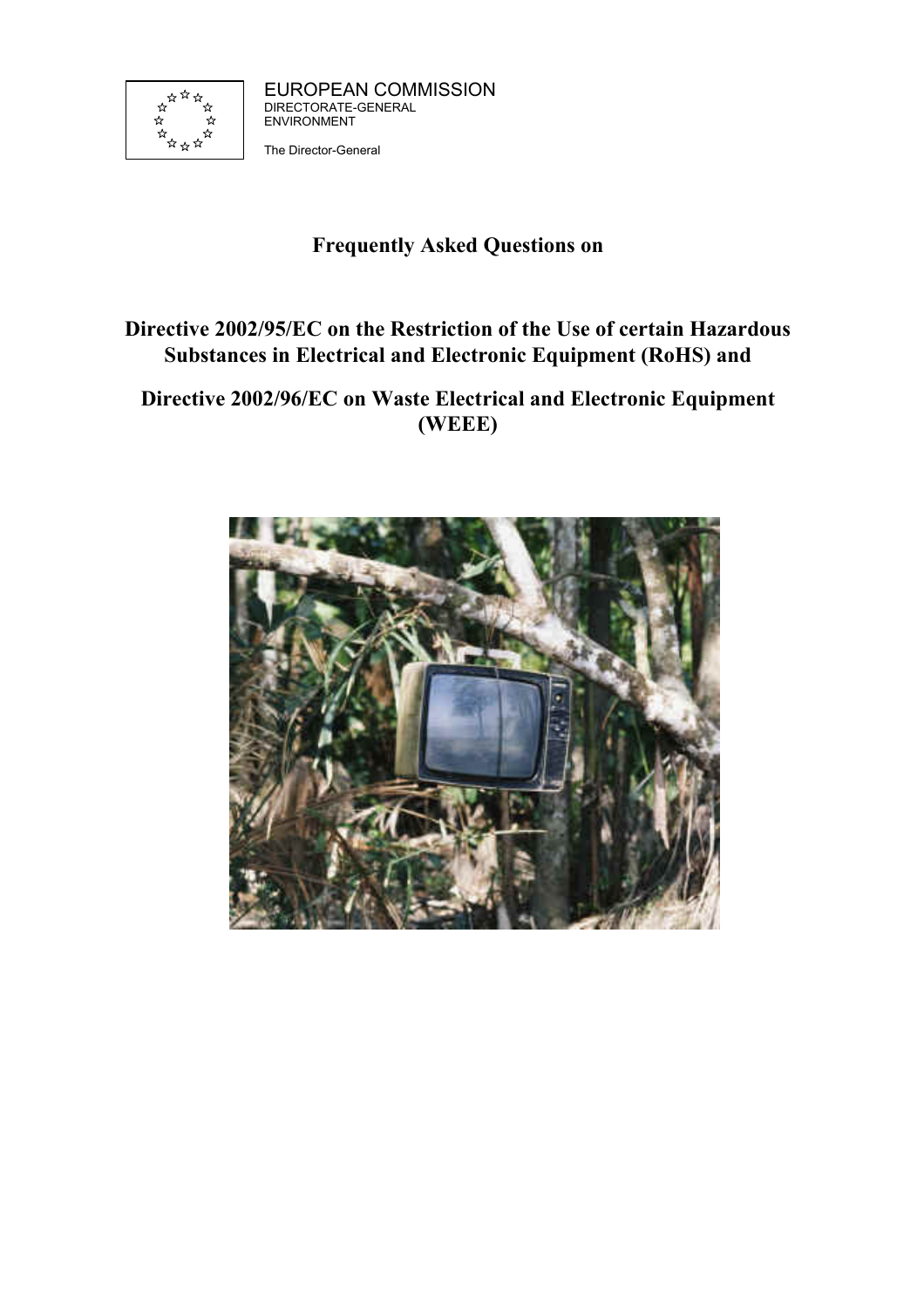#### *Foreword*

*Directive 2002/95/EC on the Restriction of the use of certain Hazardous Substances in Electrical and Electronic Equipment (RoHS) and Directive 2002/96/EC on Waste Electrical and Electronic Equipment (WEEE) entered into force on 13 February 2003. Both Directives require Member States to transpose their provisions into national law by 13 August 2004.* 

*These Frequently Asked Questions (FAQ) are intended to help the authorities in the Member States to interpret both directives. They could also be used as a reference by economic operators, as they will have to comply with the national laws transposing the Directives.* 

*These FAQ reflect the views of the Commission, and as such are not legally binding; binding interpretation of Community legislation is the exclusive competence of the European Court of Justice.* 

*They cannot go beyond or substitute for the requirements of the WEEE and RoHS Directives. The WEEE and RoHS Directives are binding on the Member States as regards the objectives to be achieved but leave them to decide how the agreed Community objective is to be incorporated into their legal system(s).* 

*The WEEE and RoHS Directives addressed to the Member States do not, as a rule, confer rights or impose obligations on the Community citizen. They are addressed only to the Member States and the rights and obligations for the citizen flow only from the measures enacted by the authorities of the Member States to implement them.*

*This is a living document and so may be revised in the future, according to experience with the implementation in the Member States and the further development of European waste management policy in general.* 

*May 2005 Catherine Day* 

*Director-General of DG Environment*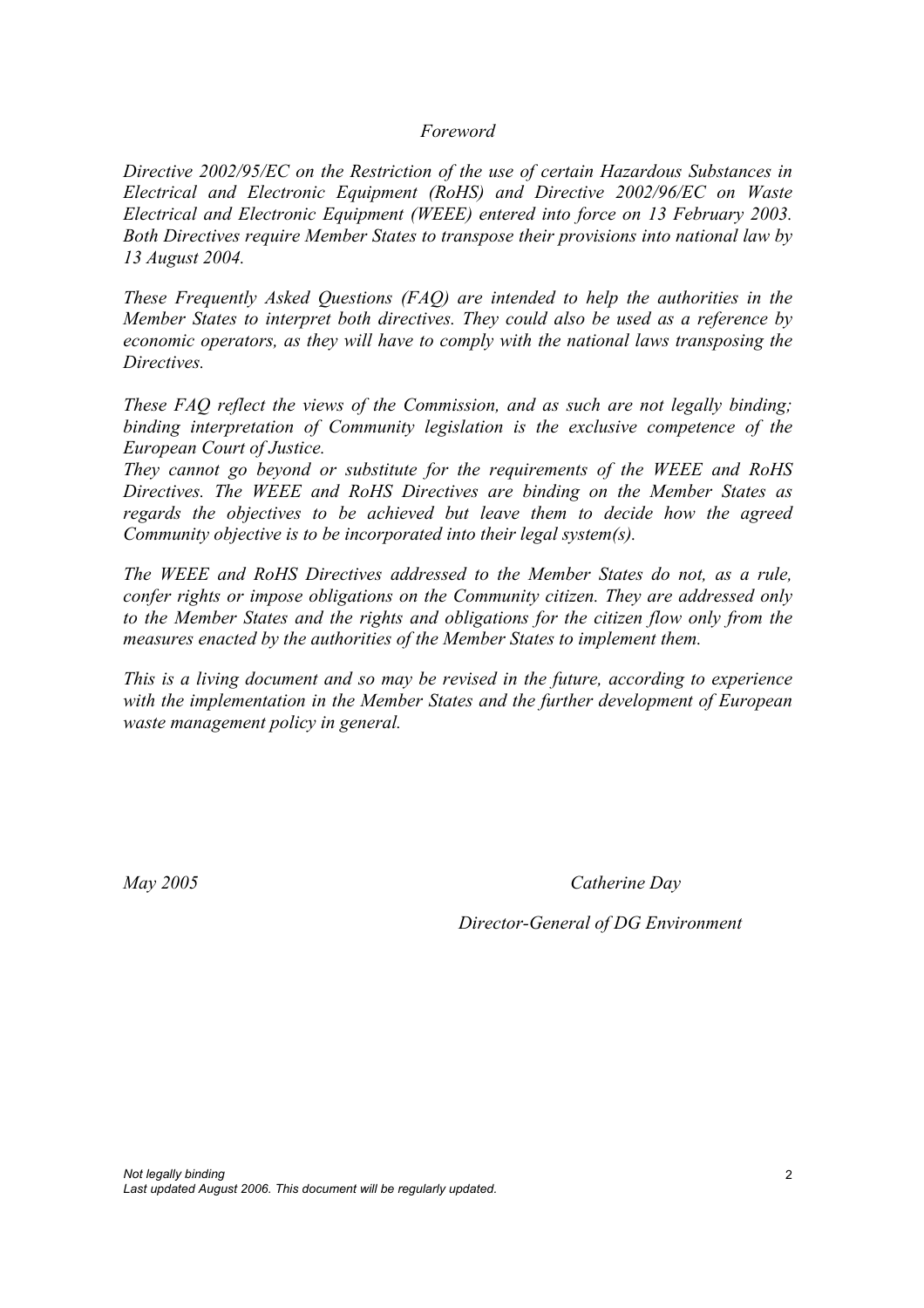*Table of Contents* 

| 1.    |                                                                                                                                                                            |  |
|-------|----------------------------------------------------------------------------------------------------------------------------------------------------------------------------|--|
| 1.1.  |                                                                                                                                                                            |  |
| 1.2.  | What are the criteria for determining whether a product falls under the RoHS Directive?4                                                                                   |  |
| 1.3.  | What is the criteria for determining whether a product falls under the WEEE Directive 6                                                                                    |  |
| 1.4.  |                                                                                                                                                                            |  |
| 1.5.  | Is my product covered by one of the exemptions listed in the Annex to the RoHS                                                                                             |  |
| 1.6.  |                                                                                                                                                                            |  |
| 1.7.  |                                                                                                                                                                            |  |
| 1.8.  | Do the WEEE and the RoHS Directives apply to electrical and electronic products for                                                                                        |  |
| 1.9.  |                                                                                                                                                                            |  |
| 1.10. |                                                                                                                                                                            |  |
| 1.11. | Do electrical or electronic devices such as car radios fall under the RoHS Directive or                                                                                    |  |
| 1.12. | Does the RoHS Directive apply to spare parts installed in new equipment?  12                                                                                               |  |
| 1.13. | Is the use of non-RoHS compliant material allowed for capacity expansion and/or<br>upgrade in electrical and electronic products put on the market before 1 July 2006?  12 |  |
| 1.14. | Does the substance ban under the RoHS Directive apply to the production process?13                                                                                         |  |
| 1.15. | Does the substance ban under the RoHS Directive apply to products built for own use? 13                                                                                    |  |
| 1.16. | Are Radio Frequency Identification (RFID) chips included in the scope of the WEEE and                                                                                      |  |
| 1.17. | Are antennas, cables, fibre optics and waveguides covered by the WEEE and RoHS                                                                                             |  |
| 1.18. |                                                                                                                                                                            |  |
| 1.19. |                                                                                                                                                                            |  |
| 2.    |                                                                                                                                                                            |  |
| 2.1.  |                                                                                                                                                                            |  |
| 2.2.  | Is the import of EEE into the European Union seen as a placing a product on the                                                                                            |  |
| 2.3.  |                                                                                                                                                                            |  |
| 2.4.  |                                                                                                                                                                            |  |
| 2.5.  | Can companies mark equipment with a label indicating that the equipment is RoHS                                                                                            |  |
| 2.6.  |                                                                                                                                                                            |  |
| 3.    |                                                                                                                                                                            |  |
| 4.    |                                                                                                                                                                            |  |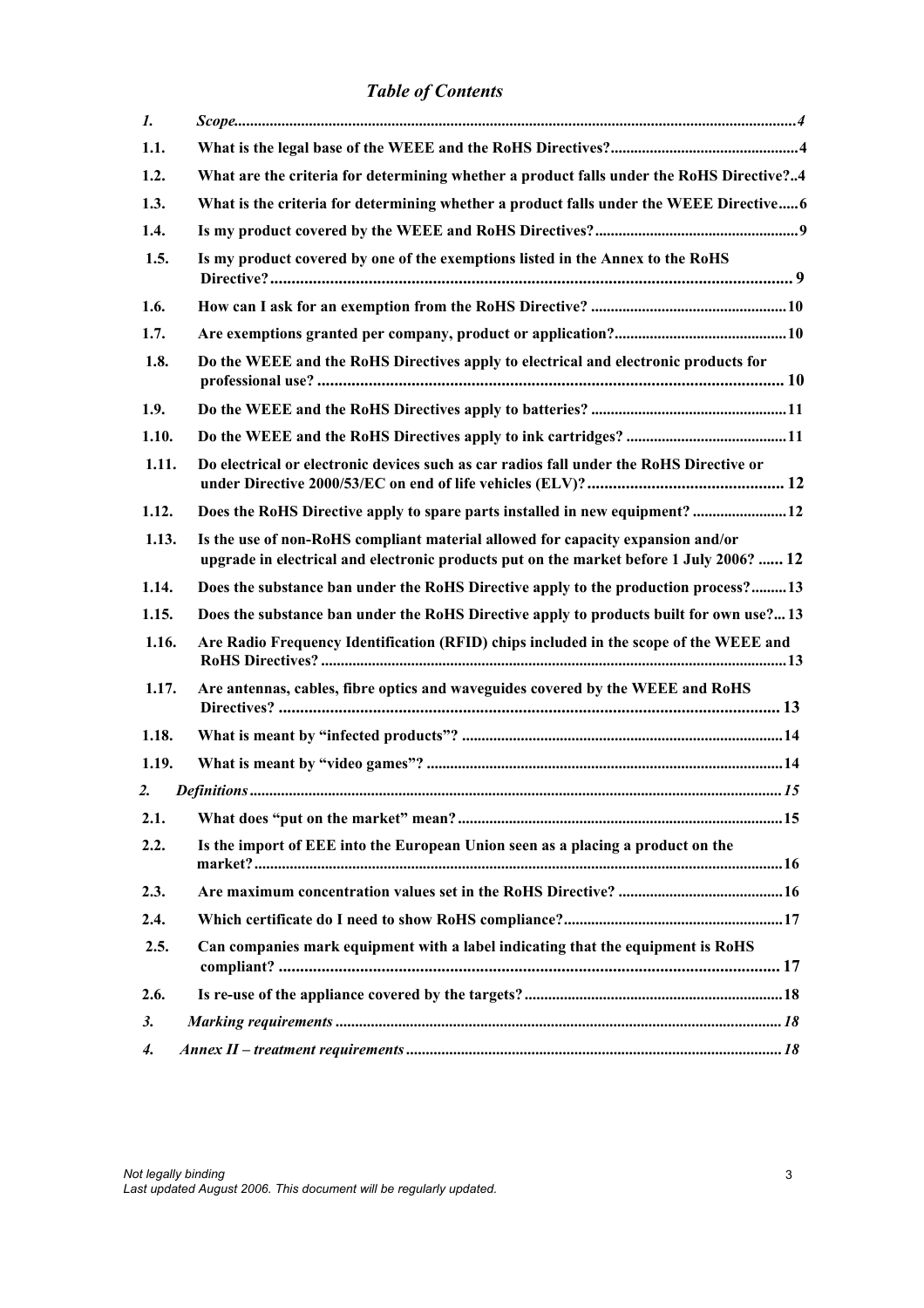## **1. SCOPE**

## **1.1. What is the legal base of the WEEE and the RoHS Directives?**

The WEEE Directive is based on Article 175 of the Treaty. Member States can adopt stricter measures for environmental protection, as long as these measures comply with Community law (such as the principle of free movement of goods laid down in Articles 28-30 of the Treaty). Annex IA of the WEEE Directive contains a list of categories of products covered, and Annex IB contains a list of products falling into these categories. Since this list is non-exhaustive, Member States could in principle include other products in national legislation implementing the WEEE Directive, if they choose. The purpose of this Directive is, as a first priority, the prevention of WEEE, and in addition, to promote the reuse, recycling and other forms of recovery of such wastes so as to reduce disposal. It also seeks to improve the environmental performance of all operators involved in the life cycle of electrical and electronic equipment, e.g. producers, distributors and consumers, and in particular those operators directly involved in the treatment of waste electrical and electronic equipment.

The RoHS Directive is based on Article 95 of the Treaty. The purpose of this Directive is to approximate the laws of the Member States on restrictions of the use of hazardous substances in electrical and electronic equipment, and to contribute to the protection of human health and the environmentally sound recovery and disposal of waste electrical and electronic equipment.

| Nr.            | Criteria for equipment                                                                                                                                                                                                                        | Interpretation                                                                                                                                                                                                                                                                                                                                                                                                                          | <b>Examples of</b>                                                                                                                                                                                                                                                                  |
|----------------|-----------------------------------------------------------------------------------------------------------------------------------------------------------------------------------------------------------------------------------------------|-----------------------------------------------------------------------------------------------------------------------------------------------------------------------------------------------------------------------------------------------------------------------------------------------------------------------------------------------------------------------------------------------------------------------------------------|-------------------------------------------------------------------------------------------------------------------------------------------------------------------------------------------------------------------------------------------------------------------------------------|
|                | considered to be covered by                                                                                                                                                                                                                   |                                                                                                                                                                                                                                                                                                                                                                                                                                         | products outside                                                                                                                                                                                                                                                                    |
|                | Directive 2002/95/EC (RoHS)                                                                                                                                                                                                                   |                                                                                                                                                                                                                                                                                                                                                                                                                                         | the scope of                                                                                                                                                                                                                                                                        |
|                |                                                                                                                                                                                                                                               |                                                                                                                                                                                                                                                                                                                                                                                                                                         | <b>RoHS</b>                                                                                                                                                                                                                                                                         |
| 1              | Equipment, "which is<br>dependent on electric current<br>or electromagnetic fields in<br>order to work properly, and<br>equipment for the generation,<br>transfer and measurement of<br>such currents and fields"<br>$[$ [RoHS Art, 3 $(a)$ ] | For the purpose of this Directive<br>"dependent" means the equipment<br>must be dependent on electric<br>current or electromagnetic fields.<br>In other words, electricity is the (e.<br>g. not petrol or gas) primary<br>energy.<br>It also means that when the electric<br>current is off, the appliance cannot<br>fulfil its basic (primary) function.<br>If electrical energy is used only for<br>support or control functions this | Piezo-electric<br>$\overline{a}$<br>ignition<br>Combustion<br>engine with<br>ignition<br>Petrol-driven<br>lawnmower<br>Pneumatic tools<br>$\overline{\phantom{a}}$<br>Gas cooker with<br>$\blacksquare$<br>electric clock<br>Teddy bear<br>$\overline{\phantom{a}}$<br>with battery |
| $\overline{2}$ | Equipment which is "designed<br>for use with a voltage rating<br>not exceeding 1000 Volt for                                                                                                                                                  | type of equipment is not covered<br>by Directive 2002/96/EC.                                                                                                                                                                                                                                                                                                                                                                            | Piezo-electric<br>$\overline{a}$<br>ignition ( $> 1500$<br>$\rm V)$                                                                                                                                                                                                                 |
|                | alternating current and 1500<br>Volt for direct current" [RoHS<br>Art. $3(a)$ ]                                                                                                                                                               |                                                                                                                                                                                                                                                                                                                                                                                                                                         | High-voltage<br>switchgear                                                                                                                                                                                                                                                          |

### **1.2. What are the criteria for determining whether a product falls under the RoHS Directive?**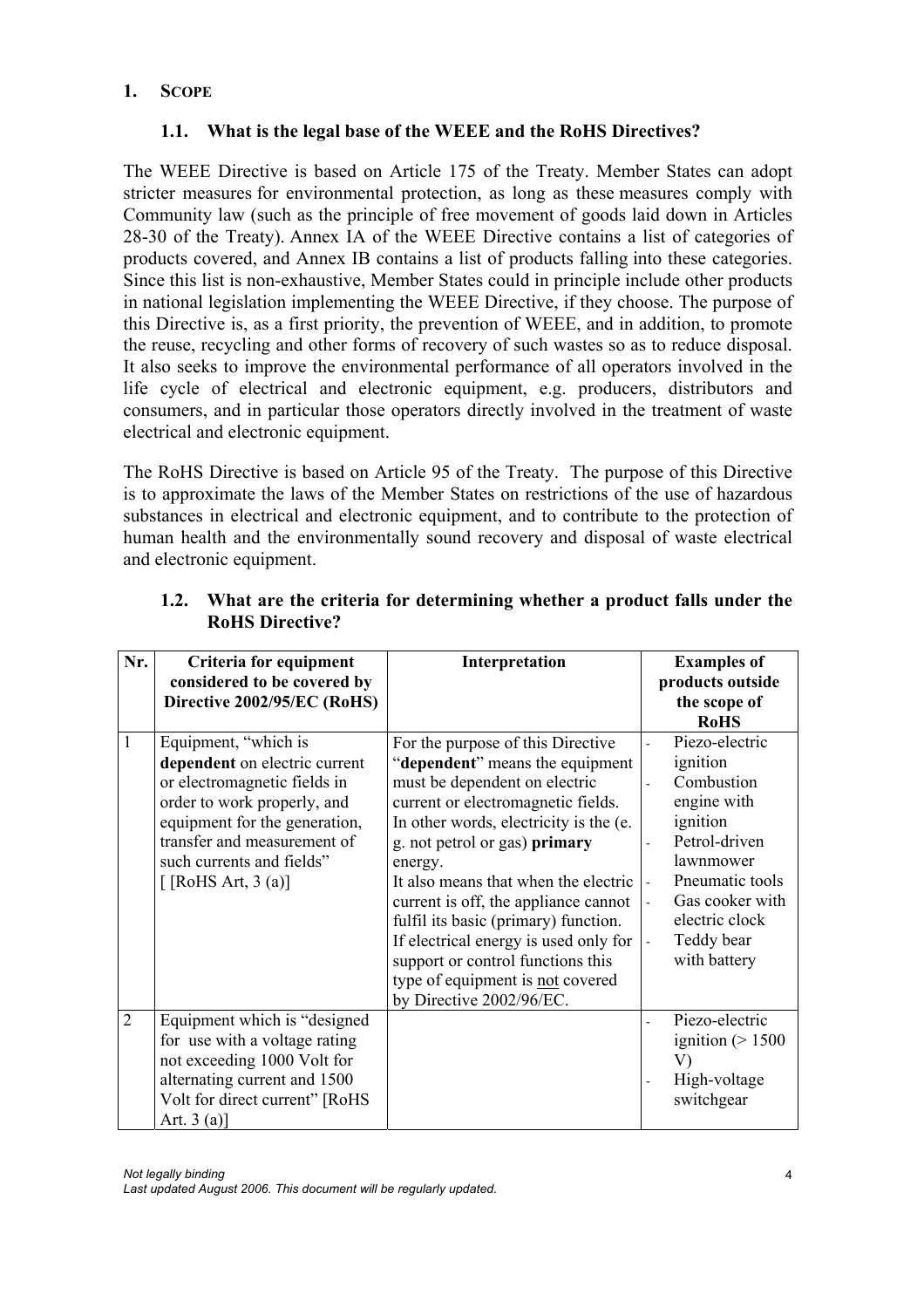| Nr.            | Criteria for equipment<br>considered to be covered by<br>Directive 2002/95/EC (RoHS)                                                             | Interpretation                                                                                                                                                                                                       | <b>Examples of</b><br>products outside<br>the scope of                                                               |
|----------------|--------------------------------------------------------------------------------------------------------------------------------------------------|----------------------------------------------------------------------------------------------------------------------------------------------------------------------------------------------------------------------|----------------------------------------------------------------------------------------------------------------------|
|                |                                                                                                                                                  |                                                                                                                                                                                                                      | <b>RoHS</b>                                                                                                          |
| 3              | - Additionally included are<br>electric light-bulbs and<br>luminairies in households<br>[RoHS Art. 2.1]                                          |                                                                                                                                                                                                                      | Medical<br>equipment<br>Measurement<br>and control<br>equipment<br>(categories 8 and 9)<br>of the WEEE<br>Directive) |
| $\overline{4}$ | Equipment which is not covered<br>by "specific Community waste<br>management legislation."<br>[ROHS Art. 2.2]                                    |                                                                                                                                                                                                                      | Car radios                                                                                                           |
| 5              | Spare parts for the repair, or the<br>reuse, of electrical and<br>electronic equipment put on the<br>market from 1 July 2006.<br>[RoHS Art. 2.3] | The Directive does not apply to<br>parts for use in equipment put on<br>the market before 1/07/2006 with<br>the purpose of extending its life by<br>functionalities<br>updating its<br>or<br>upgrading its capacity. |                                                                                                                      |
| 6              | Military equipment<br>[WEEE Art. 2.3]                                                                                                            | Military equipment is excluded<br>from the categories of Annex IA of<br>the WEEE Directive, and therefore<br>by<br>RoHS<br>not covered<br>the<br>Directive.                                                          | Arms, munitions,<br>war material                                                                                     |

The opinion of the Commission is that excluded from the scope of the RoHS Directive is the equipment which part of another type of equipment that does not fall within the scope of this Directive. Therefore, equipment that is specifically designed to be installed in airplanes, boats and other means of transport (including satellites) is considered to fall outside the scope of the RoHS Directive.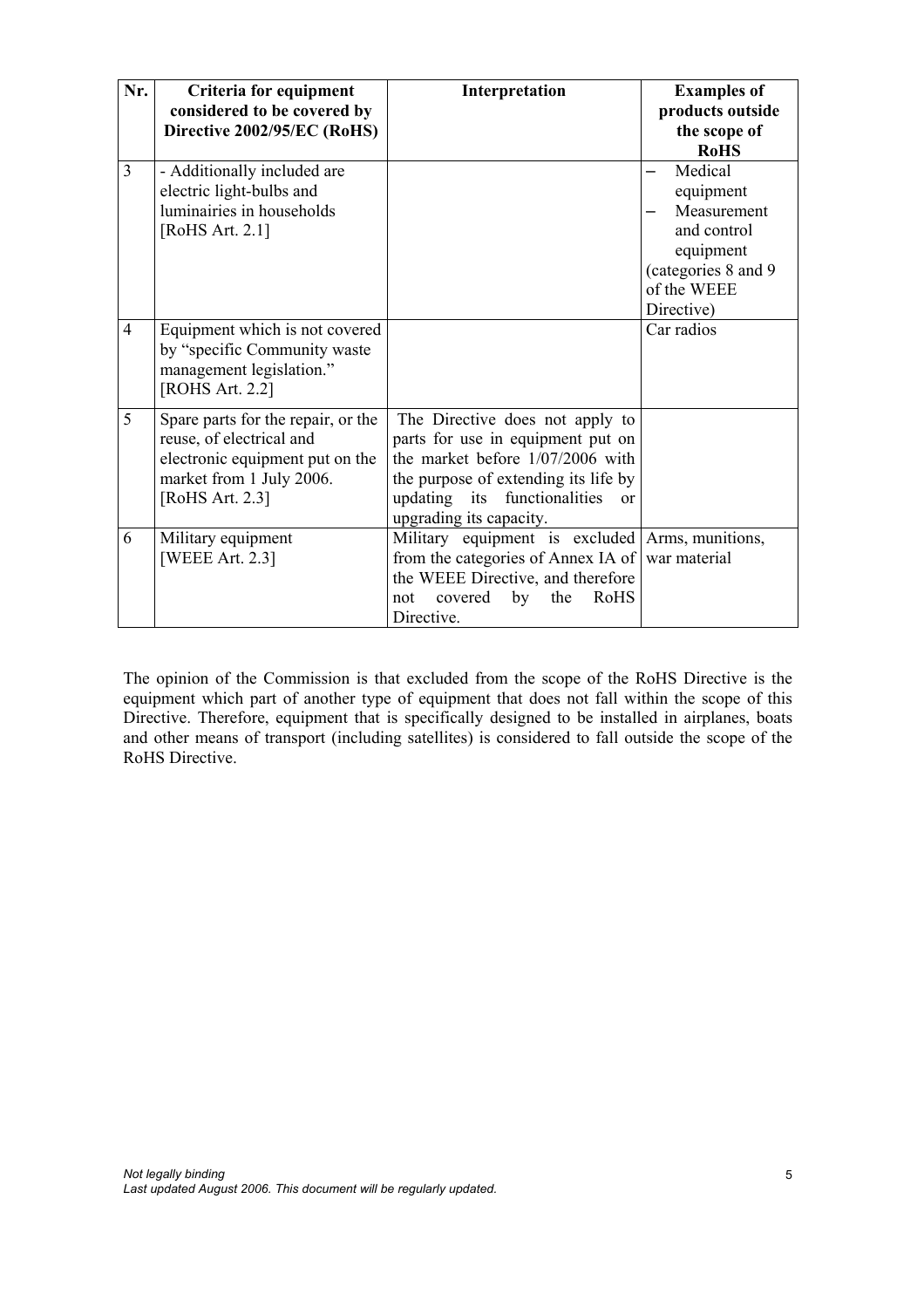| 1.3. | What is the criteria for determining whether a product falls under the |  |
|------|------------------------------------------------------------------------|--|
|      | <b>WEEE Directive</b>                                                  |  |

| Nr.            | Criteria for equipment                                                                                                                                                                                                                      | Interpretation                                                                                                                                                                                                                                                                                                                                                                                                                                                                                              | <b>Example of</b>                                                                                                                                                                                                                                         |
|----------------|---------------------------------------------------------------------------------------------------------------------------------------------------------------------------------------------------------------------------------------------|-------------------------------------------------------------------------------------------------------------------------------------------------------------------------------------------------------------------------------------------------------------------------------------------------------------------------------------------------------------------------------------------------------------------------------------------------------------------------------------------------------------|-----------------------------------------------------------------------------------------------------------------------------------------------------------------------------------------------------------------------------------------------------------|
|                | considered to be covered                                                                                                                                                                                                                    |                                                                                                                                                                                                                                                                                                                                                                                                                                                                                                             | products outside                                                                                                                                                                                                                                          |
|                | by Directive 2002/96/EC                                                                                                                                                                                                                     |                                                                                                                                                                                                                                                                                                                                                                                                                                                                                                             | the scope of                                                                                                                                                                                                                                              |
|                | (WEEE)                                                                                                                                                                                                                                      |                                                                                                                                                                                                                                                                                                                                                                                                                                                                                                             | <b>WEEE</b>                                                                                                                                                                                                                                               |
| $\mathbf{1}$   | Equipment, "which is<br>dependent on electric<br>current or electromagnetic<br>fields in order to work<br>properly, and equipment for<br>the generation, transfer and<br>measurement of such<br>currents and fields"<br>[WEEE Art. $3$ (a)] | "Dependent" means that the equipment<br>needs electricity (e. g. not petrol or gas)<br>as its primary energy to fulfil its basic<br>function.<br>It also means that when the electric<br>current is off, the appliance cannot fulfil<br>its basic (primary) function.<br>If electrical energy is used only for<br>support or control functions (e. g.) this<br>type of equipment is not covered by                                                                                                          | Piezo-electric<br>$\overline{\phantom{a}}$<br>ignition<br>Combustion<br>$\overline{a}$<br>engine with<br>ignition<br>Petrol-driven<br>$\overline{a}$<br>lawnmower<br>Pneumatic<br>$\overline{a}$<br>tools<br>Teddy bear<br>$\blacksquare$<br>with battery |
|                |                                                                                                                                                                                                                                             | Directive 2002/96/EC.                                                                                                                                                                                                                                                                                                                                                                                                                                                                                       |                                                                                                                                                                                                                                                           |
| $\overline{2}$ | Equipment which is<br>"designed for use with a<br>voltage rating not exceeding<br>1000 Volt for alternating<br>current and 1500 Volt for<br>direct current" [WEEE Art,<br>3(a)                                                              |                                                                                                                                                                                                                                                                                                                                                                                                                                                                                                             | Piezo-electric<br>$\overline{a}$<br>ignition $($<br>1500 V)<br>High-voltage<br>switchgear                                                                                                                                                                 |
| $\overline{3}$ | Equipment which falls<br>"under the categories set out<br>in Annex I A" [WEEE Art<br>2.1 and Annex I]<br><b>Excluded from category 6:</b><br>large-scale stationary<br>industrial tools                                                     | "Large-scale stationary industrial tools"<br>are machines or systems, consisting of a<br>combination of equipment, systems,<br>finished products and/or components,<br>each of which is designed to be used in<br>industry only, permanently fixed and<br>installed by professionals at a given<br>place in an industrial machinery or in an<br>industrial building to perform a specific<br>task.<br>Not intended to be placed on the<br>market as a single functional or<br>commercial unit. <sup>1</sup> | - Oil platforms<br>- For commercial<br>catering equipment<br>there is no general<br>exemption. Criteria<br>is not related to the<br>size but to whether<br>the equipment is<br>fixed or not.                                                              |

*Last updated August 2006. This document will be regularly updated.*

<sup>&</sup>lt;sup>1</sup> Interpretations according to the Guidelines on the application of Council Directive 89/336/EEC of 3 May 1989 on Electromagnetic Compatibility (Directive 89/336/EEC amended by Directives 91/263/EEC, 92/31/EEC, 93/68/EEC, 93/97/EEC) http://europa.eu.int/comm/enterprise/electr\_equipment/emc/guides/emcguide.htm , the directives to be amended http://europa.eu.int/comm/enterprise/electr\_equipment/emc/revision/proposal.htm

<sup>(3.7)</sup> A finished product in these guidance notes is any device, or unit of equipment that has a direct function, its own enclosure and - if applicable - ports and connections intended for end users.

<sup>(3.8) &#</sup>x27;Direct function' is defined as any function of a component or a finished product which fulfils the intended use specified by the manufacturer in the instructions for use for an end-user. This function can be available without further adjustment or connections other than simple ones, which can be performed by any person not fully aware of the EMC implications."

*Not legally binding*  6  $(6.5.2.1)$  "Fixed installation", in the broadest sense, is defined as "a combination of several equipment, systems, finished products and/or components (hereinafter called "parts") assembled and/or erected by an assembler/installer at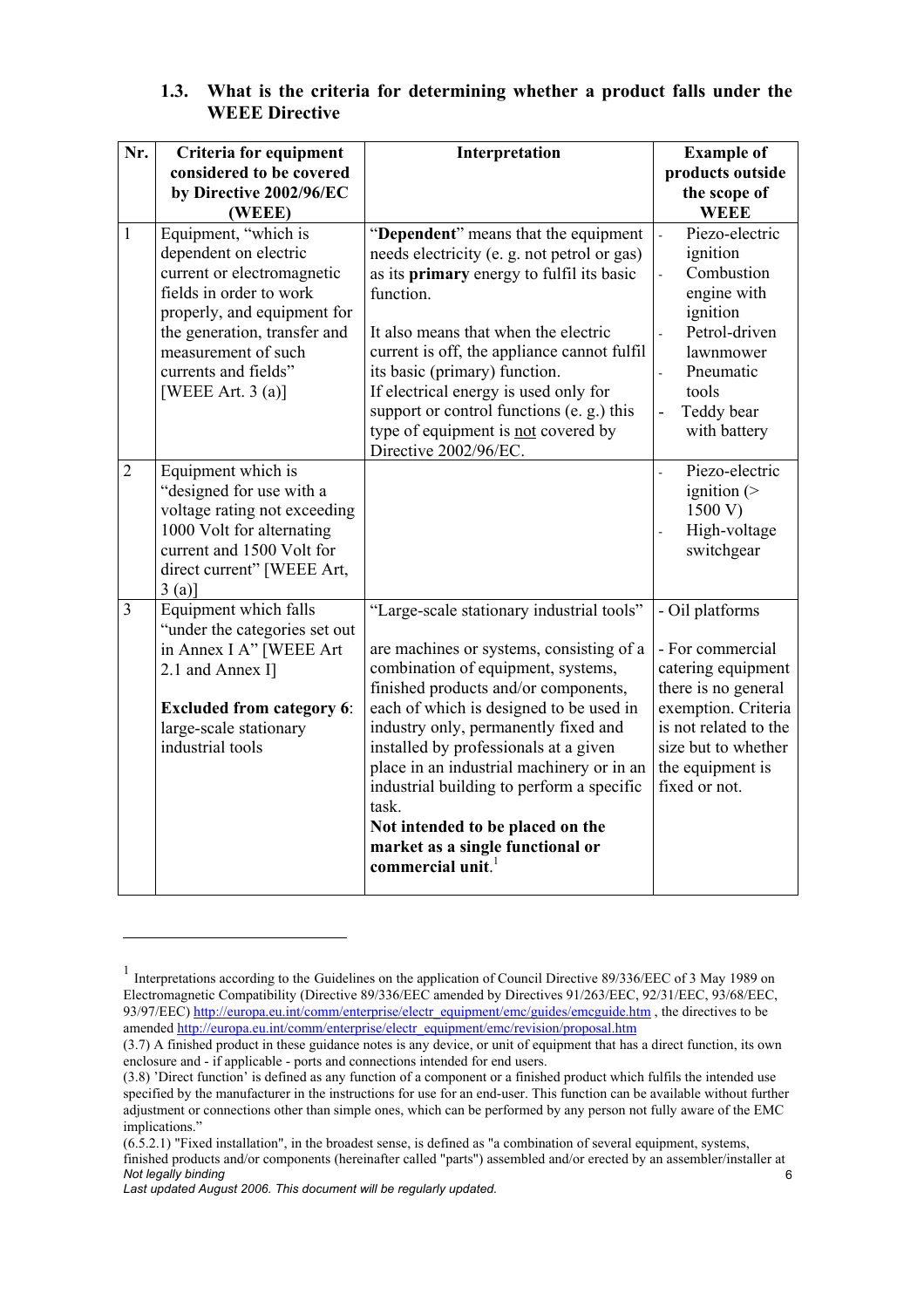| Nr.            | Criteria for equipment        | Interpretation                            | <b>Example of</b>                        |
|----------------|-------------------------------|-------------------------------------------|------------------------------------------|
|                | considered to be covered      |                                           | products outside                         |
|                | by Directive 2002/96/EC       |                                           | the scope of                             |
|                | (WEEE)                        |                                           | <b>WEEE</b>                              |
| $\overline{4}$ | Equipment listed in Annex I   | At least the specific type of equipment   | <b>Explicitly</b>                        |
|                | B which "contains a list of   | quoted in Annex I B falls within the      | excluded:                                |
|                | products which fall under     | scope.                                    | Luminaires in<br>$\overline{a}$          |
|                | the categories set out in     | Luminaires in households covers all       | households                               |
|                | Annex IA" [WEEE Art. 2.1      | types of luminaires in households         | Filament lamps<br>÷                      |
|                | and Annex I B]                |                                           |                                          |
| 5              | Equipment which is not part   | With reference to Directive 89/336/EEC    | - Fixed                                  |
|                | of another type of equipment  | and the Official Guidelines for the       | installations like                       |
|                | that does not fall within the | Implementation of this Directive the      | heating plants,                          |
|                | scope of this Directive.      | decision criteria are "Finished Product"  | industrial                               |
|                | [WEEE Art 2.1]                | or "Fixed Installation".                  | installations                            |
|                |                               | Equipment which is part of another        | - Lifts                                  |
|                |                               | type of equipment is not to be            | - Control and                            |
|                |                               | considered a <i>finished product</i> . A  | monitoring                               |
|                |                               | finished product is any device or unit of | equipment used in                        |
|                |                               | equipment that has a direct function,     | oil and gas                              |
|                |                               | its own enclosure and - if applicable -   | electronics:                             |
|                |                               | ports and connections intended for end    | permanent gauges                         |
|                |                               | users. "Direct function" is defined as    | and measurement                          |
|                |                               | any function of a component or a          | while drilling                           |
|                |                               | finished product which fulfils the        | instrumentation                          |
|                |                               | intended use specified by the             | - Frequency                              |
|                |                               | manufacturer in the instructions for use  | converters:                              |
|                |                               | for an end-user. This function can be     | components are                           |
|                |                               | available without further adjustment or   | covered only when                        |
|                |                               | connections other than simple ones        | they are part of a                       |
|                |                               | which can be performed by any person.     | product that is                          |
|                |                               | If the "other type of equipment" is a     | covered. Inclusion                       |
|                |                               | fixed installation it will not fall under | or exclusion will                        |
|                |                               | the scope of the WEEE Directive.          | depend on the                            |
|                |                               | "Fixed installation" in the broadest      | application of these<br>components. This |
|                |                               | sense is defined as "a combination of     | should be evaluated                      |
|                |                               | several equipment, systems, finished      | case by case.                            |
|                |                               | products and/or components                | - Car radio and                          |
|                |                               | (hereinafter called "parts") assembled    | other equipment                          |
|                |                               | and/or erected by an assembler/installer  |                                          |

a given place to operate together in an expected environment to perform a specific task, but not intended to be placed on the market as a single functional or commercial unit".

<sup>&</sup>lt;sup>2</sup> Interpretations according to the Guidelines on the application of Council Directive 89/336/EEC of 3 May 1989 on Electromagnetic Compatibility (Directive 89/336/EEC amended by Directives 91/263/EEC, 92/31/EEC, 93/68/EEC, 93/97/EEC) http://europa.eu.int/comm/enterprise/electr\_equipment/emc/guides/emcguide.htm , the directives to be amended http://europa.eu.int/comm/enterprise/electr\_equipment/emc/revision/proposal.htm

<sup>(3.7)</sup> A finished product in these guidance notes is any device, or unit of equipment that has a direct function, its own enclosure and - if applicable - ports and connections intended for end users."

<sup>(3.8) &#</sup>x27;Direct function' is defined as any function of a component or a finished product which fulfils the intended use specified by the manufacturer in the instructions for use for an end-user. This function can be available without further adjustment or connections other than simple ones which can be performed by any person not fully aware of the EMC implications."

*Not legally binding*  (6.5.2.1) "Fixed Installation", in the broadest sense, is defined as "a combination of several equipment, systems,

*Last updated August 2006. This document will be regularly updated.*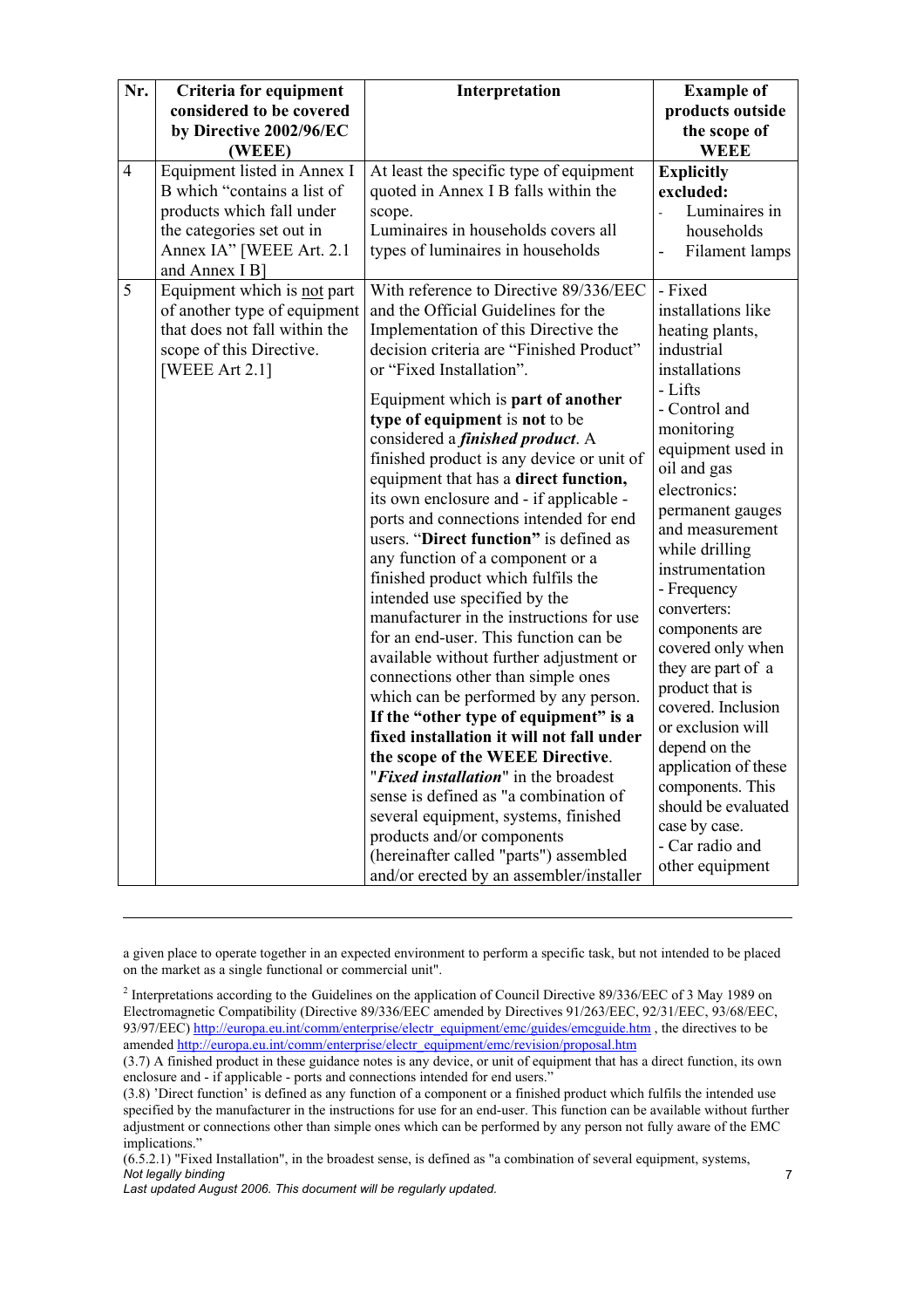| Nr.            | Criteria for equipment    | Interpretation                               | <b>Example of</b>  |
|----------------|---------------------------|----------------------------------------------|--------------------|
|                | considered to be covered  |                                              | products outside   |
|                | by Directive 2002/96/EC   |                                              | the scope of       |
|                | <b>WEEE</b> )             |                                              | WEEE               |
|                |                           | at a given place to operate together in an   | designed for being |
|                |                           | expected environment to perform a            | used in a product  |
|                |                           | specific task, but not intended to be        | covered by the     |
|                |                           | placed on the market as a single             | EL V               |
|                |                           | functional or commercial unit". <sup>2</sup> | - Radio Frequency  |
|                |                           |                                              | Identification     |
|                |                           |                                              | $(RFID)^3$         |
| 6              | Equipment which is not    |                                              |                    |
|                | covered by "specific"     |                                              |                    |
|                | Community waste           |                                              |                    |
|                | management legislation."  |                                              |                    |
|                | WEEE Art 2.21             |                                              |                    |
| $\overline{7}$ | Equipment which is not a  | This does not, however, apply to             | Arms, munitions,   |
|                | product which is intended | products which are not intended for          | war material       |
|                | for specifically military | specifically military purposes.              |                    |
|                | purposes [WEEE Art 2.3]   | <b>[WEEE Art 2.3]</b>                        |                    |
|                |                           |                                              |                    |

finished products and/or components (hereinafter called "parts") assembled and/or erected by an assembler/installer at a given place to operate together in an expected environment to perform a specific task, but not intended to be placed on the market as a single functional or commercial unit".

<sup>&</sup>lt;sup>3</sup> RFID put on the packaging of the product are considered to be excluded from the WEEE Directive. If they are put on the appliance they are covered by the WEEE Directive and therefore will have to be recycled by the producer of the appliance.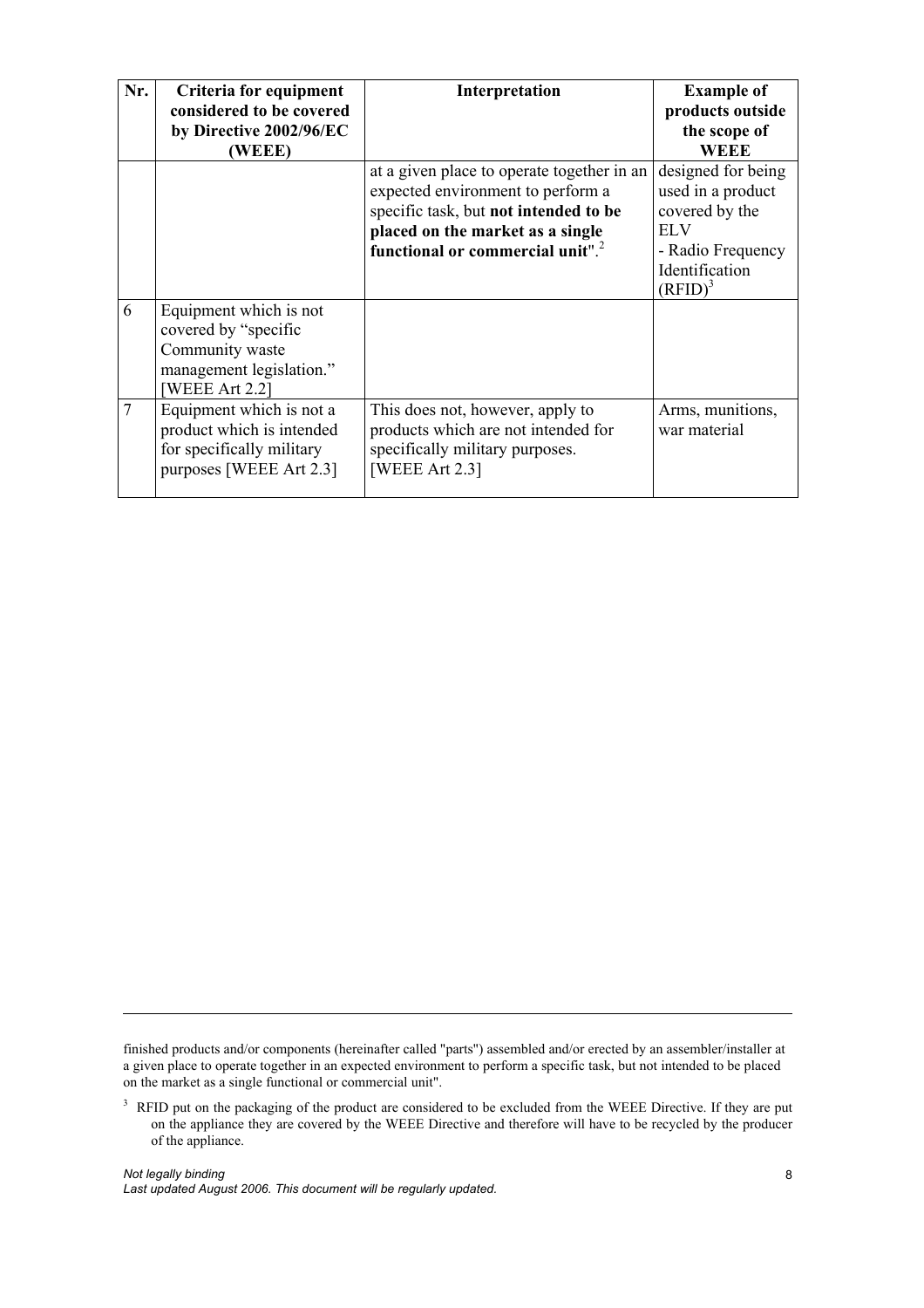### **1.4. Is my product covered by the WEEE and RoHS Directives?**

This FAQ document provides criteria for determining whether a product falls under the scope of the Directive(s) and does not provide criteria on the categorisation of the products. The document can assist producers in making this assessment.

However, the onus to determine if a product falls within the scope of the two Directives is on the producer who is the person best placed to assess the characteristics of his product. In case of doubt, producers can check with the Member States authorities that are responsible for the enforcement of the national legislation implementing the provisions of the WEEE and RoHS Directives.

It should also be noted that:

\* the WEEE Directive is based on Article 175 of the EC Treaty, and therefore Member States have the right to include additional products in the scope of the national legislation implementing the obligations of the WEEE Directive, for reasons of environmental protection. However, such national measures should comply with the other primary EC Treaty provisions, such as the free movement of goods.

\* the RoHS Directive is based on Article 95 of the EC Treaty, and therefore Member States do not have the competence to include additional products in the scope of the national legislation, without prior notification of such draft national legislation to the Commission pursuant to Article 95 (5) of the EC Treaty.

## **1.5. Is my product covered by one of the exemptions listed in the Annex to the RoHS Directive?**

Exemptions are given for technical applications of the banned substances rather than for electrical or electronic products as such.

The onus to determine if a specific application is covered by the exemptions listed in the Annex to the RoHS Directive is on the producer who is the person best placed to assess the characteristics of his product. In case of doubt concerning the scope of the exemption, the producer can check with the Member States authorities that are responsible for the enforcement of the national legislation implementing the provisions of the RoHS Directives.

Information on the scientific and technical background of the exemption, that can be used for the interpretation of the exemptions, is provided for in the following two studies: "Technical adaptation under Directive 2002/95/EC (RoHS) - Investigation of exemptions", December 2004, and "Adaptation to scientific and technical progress under Directive 2002/95/EC, Interim Report, October 2005". They are both available at: http://europa.eu.int/comm/environment/waste/weee\_index.htm.

The final report on the "Adaptation to scientific and technical progress under Directive 2002/95/EC" will be published in September 2006 ".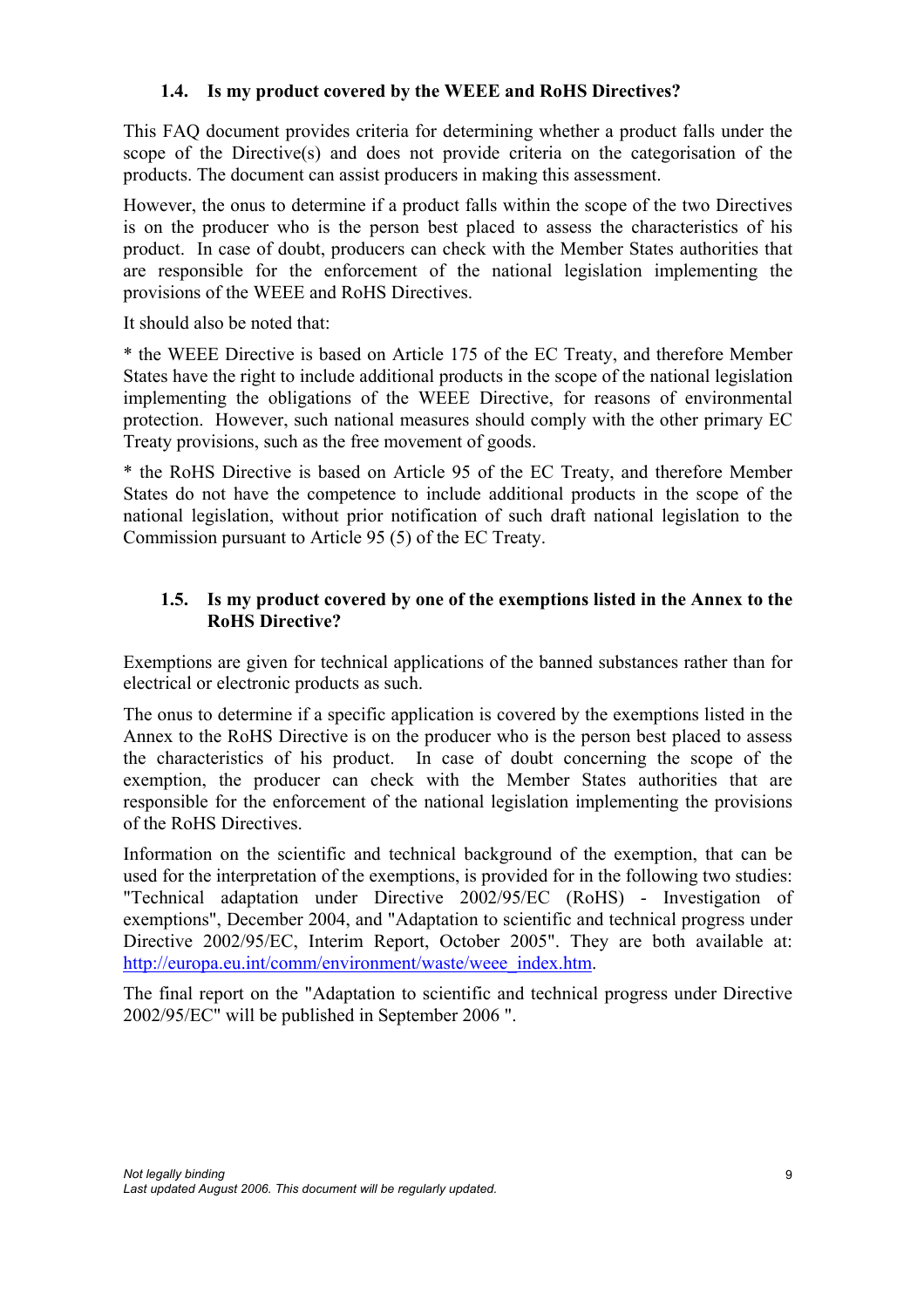## **1.6. How can I ask for an exemption from the RoHS Directive?**

The procedure for the granting an exemption is long and when granted, the exemption is valid for a maximum period of four years and subject to a review pursuant to Article 5(1)(c) of the Directive.

The request for exemption has to be precise and refer to a specific application of the substances of Article 4(1) of the RoHS Directive and can only be considered if strictly fulfilling the requirements of Article 5(1)(b) of the RoHS Directive.

Submitters have to provide to the Commission all technical evidence supporting their request. Article 5(1)(b) of the RoHS Directive is the only criteria and guideline to be followed for arguing a request for exemption.

Then the Commission submits the requests for exemptions to a public stakeholder consultation pursuant to Article 5(2) of the RoHS Directive, for a minimum period of eight weeks. The previous stakeholder consultations can be found at: http://europa.eu.int/comm/environment/waste/weee\_index.htm.

Following the stakeholder consultation the request is assessed by an independent consultant. On the basis of the results of this review process, the Commission will decide if to present a proposal for exemptions to the Technical Adaptation Committee (TAC) for vote.

## **1.7. Are exemptions granted per company, product or application?**

Exemptions are granted for specific applications (and not to whole products) of the substances referred to in Article 4(1) of the RoHS Directive. Therefore, whoever uses the substances in the specific application exempted from the RoHS can benefit from the exemption.

#### **1.8. Do the WEEE and the RoHS Directives apply to electrical and electronic products for professional use?**

The WEEE Directive contains provisions that cover WEEE from households and WEEE from users other than private households. WEEE from private households means WEEE which comes from private households and from commercial, industrial, institutional and other sources which, because of its nature and quantity, is similar to that from private households. WEEE from other users than private households can then be all WEEE that is not defined as WEEE from private households.

Financing provisions in respect of WEEE from private households are laid down in Article 8 while Article 9 covers WEEE from users other than private households. In addition, Article 10(3) does not specifically limit the marking obligation to electrical and electronic equipment (EEE) for private households because in some cases it is difficult to distinguish between households and professional electrical and electronic equipment. Therefore, the marking obligation also applies to EEE for professional use.

The RoHS Directive does not differentiate between households or professional EEE, so products for professional use are covered by the RoHS Directive.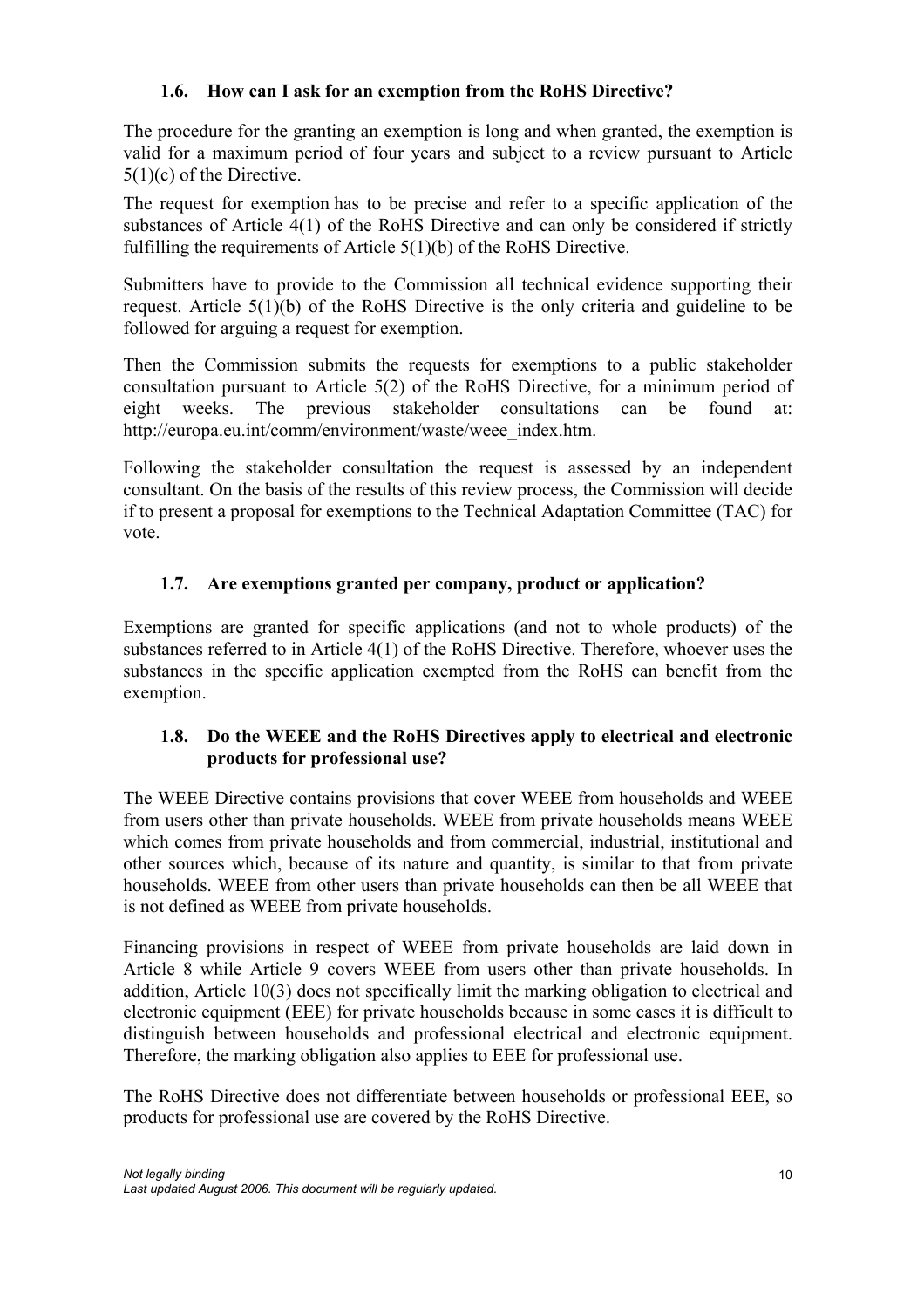### **1.9. Do the WEEE and the RoHS Directives apply to batteries?**

*(Please note that the bellow text refers to the agreement that European Parliament and the Council reached in Conciliation on the final text of the new Battery Directive. The new Battery Directive is expected to be adopted and published in the coming months.)* 

The Battery Diretive and the RoHS Directive have similar substance restrictions. The RoHS Directives restricts to use of heavy metals, such as mercury and cadmium in electrical and electronic equipment, but does not apply to batteries. The Battery Directive restricts the use of mercury and cadmium in batteries (the cadmium restriction only applies to portable battery applications).

Batteries incorporated in WEEE will be collected on the basis of the WEEE Directive. However, after collection on the basis of the WEEE Directive, they will be removed from the electronic equipment (Annex II of the WEEE Directive) and they will count for the collection targets of the Battery Directive. They also have to undergo the recycling requirements of the Battery Directive.

A producer of electrical and electronic equipment (appliance producer) is also regarded as a battery producer under the Battery Directive, if the appliance producer puts an appliance on the market with a battery inside. This is to ensure that there will be a responsible producer for all batteries placed on the Community market. However, Member States should avoid any double charging of producers in case batteries are collected with the appliance on the basis of the WEEE Directive.

## **1.10. Do the WEEE and the RoHS Directives apply to ink cartridges?**

Article 3(a) of the WEEE Directive defines electrical and electronic equipment (EEE) as "equipment which is dependent on electric currents or electronic-magnetic fields in order to work properly and equipment for the generation, transfer and measurement of such currents and files falling under the categories set out in Annex IA and designed for use with a voltage rating not exceeding 1000 Volt for alternating current and 1500 Volt for direct current." The WEEE Directive defines WEEE as "electrical or electronic equipment which is waste within the meaning of Article 1(a) of Directive 75/442/EEC on waste, including all components, subassemblies and consumables which are part of the product at the time of discarding". According to the definition of EEE, the printer itself is EEE because it falls under Category 3 of Annex IB to the WEEE Directive.

If a printer is discarded, it becomes WEEE. This means that if an ink cartridge is inside a discarded printer, the cartridge becomes part of the WEEE because it is a consumable which is part of the printer at the time of discarding. Article 4 of the WEEE Directive requires Member States to encourage the design and production of electrical and electronic equipment which takes into account and facilitates dismantling and recovery, in particular the reuse and recycling of WEEE, their components and materials. However, the cartridge itself does not fall under the definition of EEE, but is considered to be a consumable.

Therefore the RoHS Directive does not apply to ink cartridges.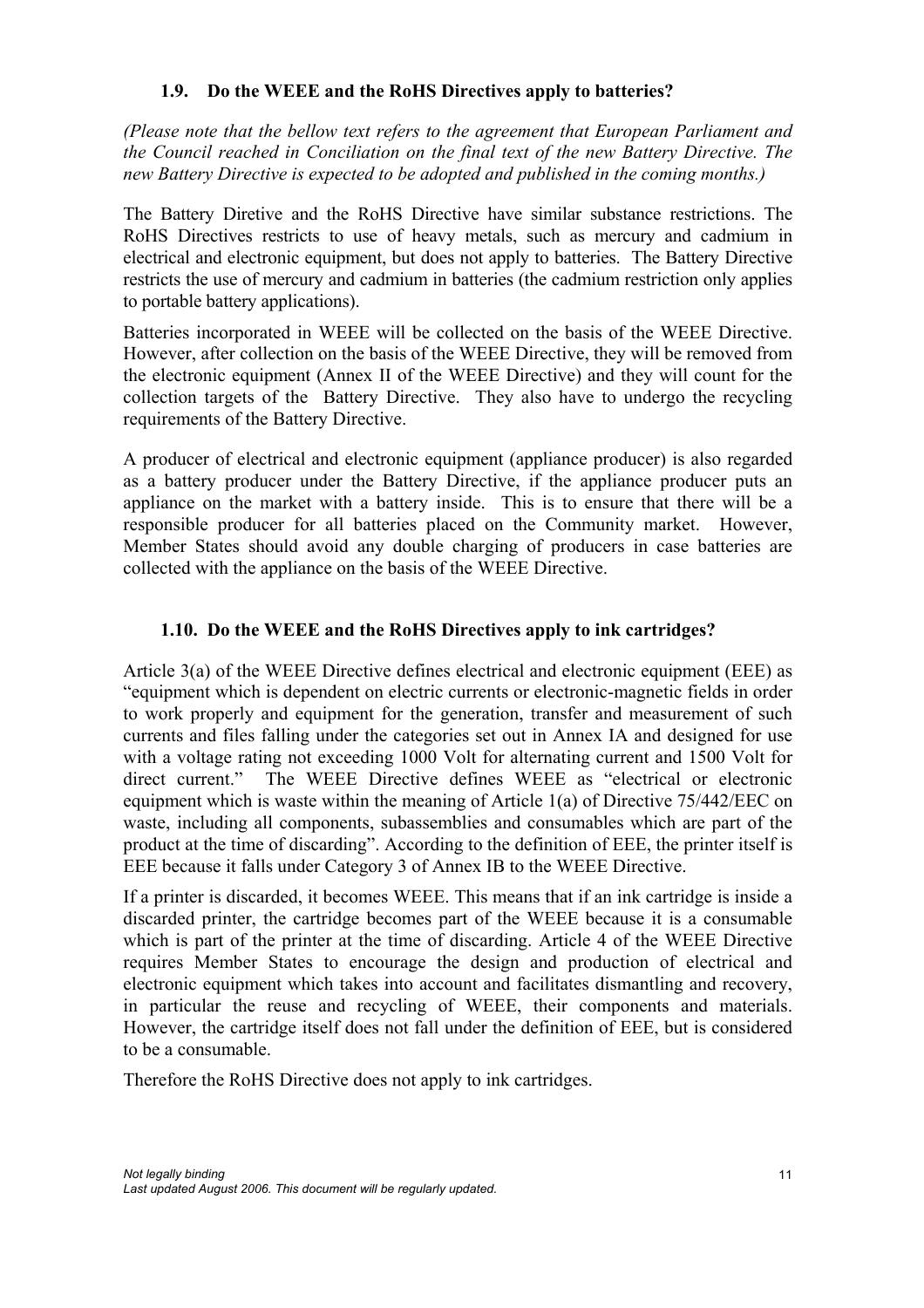#### **1.11. Do electrical or electronic devices such as car radios fall under the RoHS Directive or under Directive 2000/53/EC on end of life vehicles (ELV)?**

Some electrical and electronic devices such as radios, CD players and navigation systems can be bought separately in repair shops, supermarkets or specialized shops and installed and used in vehicles. The question is whether these devices are subject to the RoHS Directive or to Directive 2000/53/EC on end-of-life vehicles (ELV).

Article 2(2) of the RoHS Directive stipulates: "*This Directive shall apply without prejudice to Community legislation on safety and health requirements and specific Community waste management legislation".*

Therefore, if devices are not specifically designed to be used in vehicles, those devices would be covered by the RoHS Directive. If the devices are designed primarily for use in vehicles (such as car radios) then the ELV Directive applies.

#### **1.12. Does the RoHS Directive apply to spare parts installed in new equipment?**

The RoHS Directive provides that new electrical and electronic equipment put on the market for the first time from 1 July 2006 should not contain lead, cadmium, mercury, hexavalent chromium, polybrominated biphenyls (PBB) or polybrominated diphenyl ethers (PBDE) (Article 4(1)). The Directive provides for two sets of derogations:

\* the Directive does not apply to the applications listed in the Annex,

\* the Directive does not apply to spare parts for the repair, or reuse, of electrical and electronic equipment put on the market before 1 July 2006 ( Article 2(3)). This is to allow old equipment to be maintained with spare parts and to ensure that old electrical and electronic equipment is reused. This derogation is explicitly limited to old equipment, i.e. put on the market before 1 July 2006.

Therefore, it is permissible to put on the market spare parts - containing the hazardous substances - for the repair of old equipment (put on the market before 1 July 2006), but not to repair new equipment (put on the market after 1 July 2006). In fact, the marketing of spare parts containing banned substances for the repair of new equipment would prolong the existence of hazardous substances in the waste stream and hamper efforts to increase recycling.

#### **1.13. Is the use of non-RoHS compliant material allowed for capacity expansion and/or upgrade in electrical and electronic products put on the market before 1 July 2006?**

The use of non-RoHS compliant material in electrical and electronic equipment (EEE) products put on the market before 1 July 2006 for the purposes of capacity expansion and/or upgrade is allowed in principle provided that the EEE is not put on the market as a new product. If after the capacity expansion and/or upgrade the EEE is put on the market as a new product it should comply with the RoHS directive.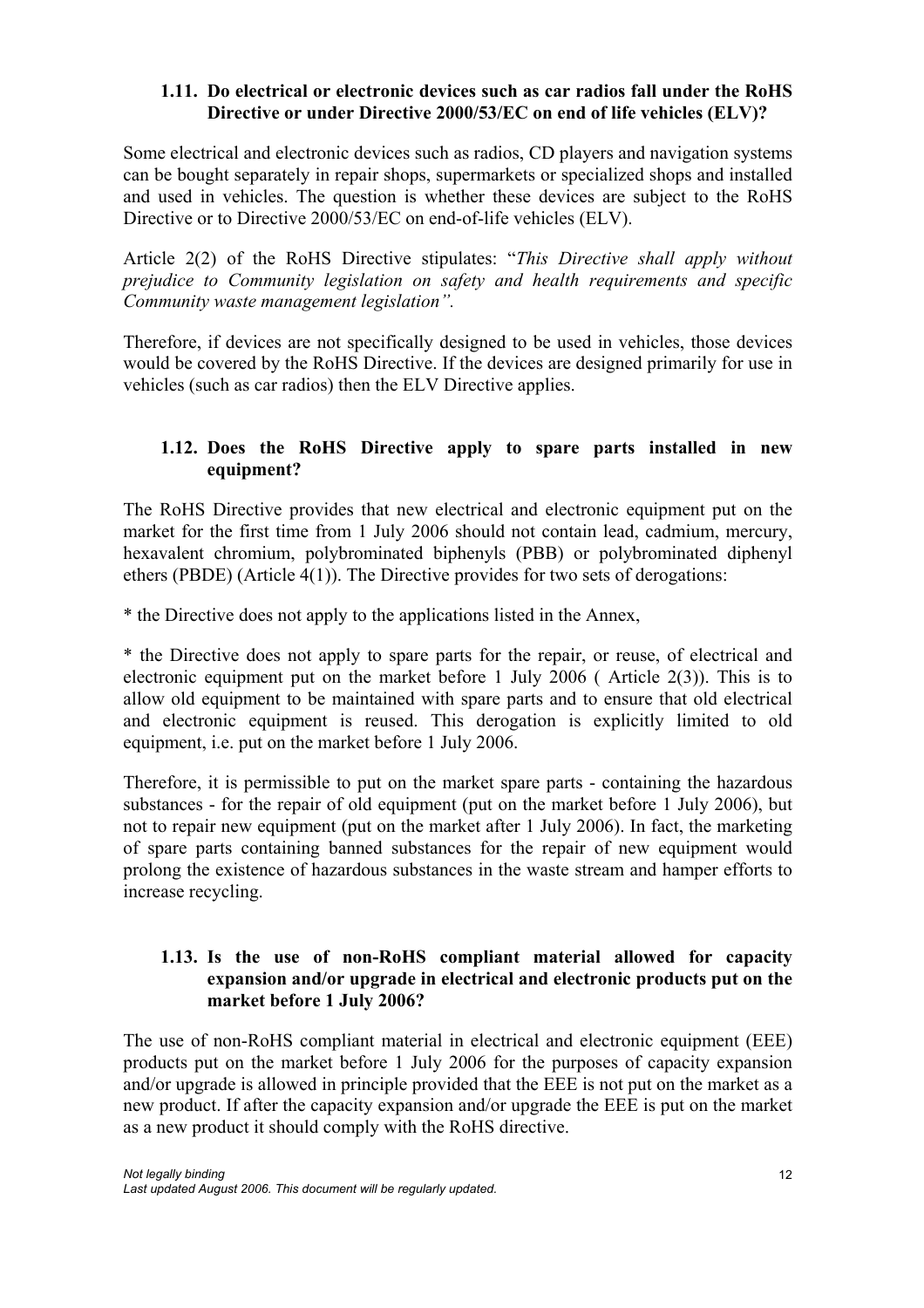However, if after capacity expansion and/or upgrade the EEE is put on the market as a reused product, the RoHS Directive does not apply.

### **1.14. Does the substance ban under the RoHS Directive apply to the production process?**

Pursuant to Article 4(1) of the RoHS Directive "Member States shall ensure that, from 1 July 2006, new electrical and electronic equipment put on the market does not contain lead, mercury, cadmium, hexavalent chromium, polybrominated biphenyls (PBB) or polybrominated diphenyl ethers (PBDE). National measures restricting or prohibiting the use of these substances in electrical and electronic equipment which were adopted in line with Community legislation before the adoption of this Directive may be maintained until 1 July 2006."

It is understood that the substance ban refers to the final product and not the production process.

#### **1.15. Does the substance ban under the RoHS Directive apply to products built for own use?**

The RoHS Directive applies only to products that are put on the market. Products manufactured for own use are excluded from the scope of the Directive. If, subsequently put on the market, they have to comply with the Directive.

## **1.16. Are Radio Frequency Identification (RFID) chips included in the scope of the WEEE and RoHS Directives?**

RFIDs meet the definition of electrical and electronic equipment provided for in the WEEE and RoHS Directives and can be considered to fall under Category 3 "IT and telecommunication equipment". RFIDs are covered by the RoHS Directive.

Concerning the WEEE Directive, if RFIDs are put on the packaging of the electrical and electronic equipment they are considered to fall outside the scope of the Directive because they are part of a product that is not covered by the WEEE Directive. If they are put on the equipment, the producer of the equipment is responsible for recycling.

#### **1.17. Are antennas, cables, fibre optics and waveguides covered by the WEEE and RoHS Directives?**

Antennas and cables meet the definition of electrical and electronic equipment (EEE) under the WEEE and RoHS Directives. The difference between electrical and fibre optics relates to the material, not the function (electrical cables too can be and have been used for the transmission of information, sound, image etc.). All cables inside and/or as extensions or connections which are part of the equipment at the time of discarding are considered WEEE. All cables used for fixed installations fall outside the scope of WEEE.

Masts and pylons do not meet the definition of EEE. If the products are integrated into a fixed installation they are not considered WEEE. Modular cabling systems for voice,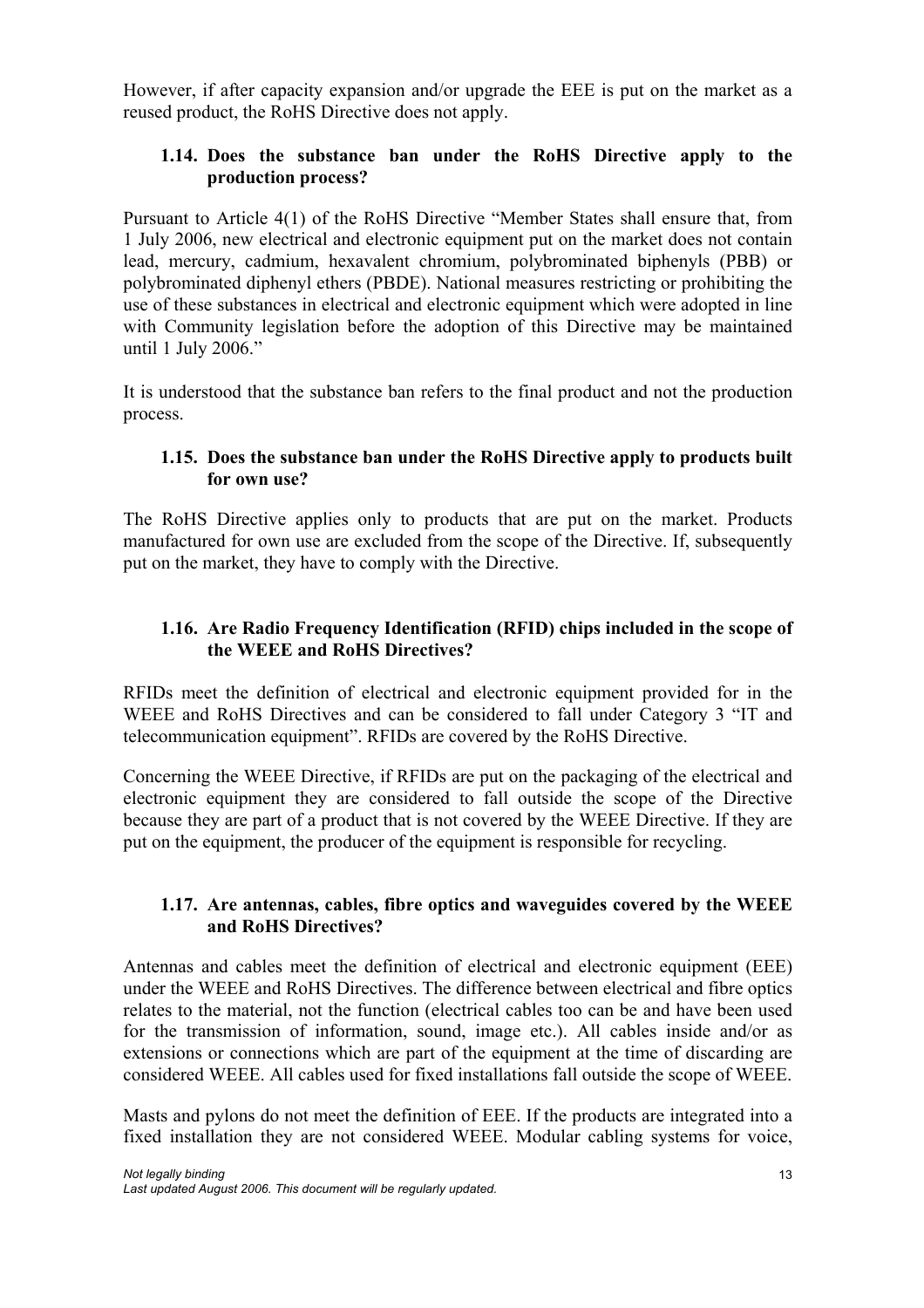data and video applications fall under Category 3 "IT and telecommunication equipment" of the WEEE Directive and are covered by the RoHS Directive.

#### **1.18. What is meant by "infected products"?**

The WEEE Directive applies to the categories listed under Annex IA of the Directive. Annex IB contains a non-exhaustive list of products falling under the categories. Category 8 covers "medical devices with the exception of all implanted and infected products". Infected products are understood to be products that have come into contact with blood or other biological contaminants prior to end-of-life.

#### **1.19. What is meant by "video games"?**

 "Video games" are listed under Category 7, Annex IB of the WEEE Directive. Video games are to be interpreted in the sense of hardware equipment. The hardware equipment meet the definition of electrical and electronic equipment under the WEEE Directive. Software equipment (such as cards, CD-roms, etc) does not meet the definition of electronic equipment and can be considered as consumables.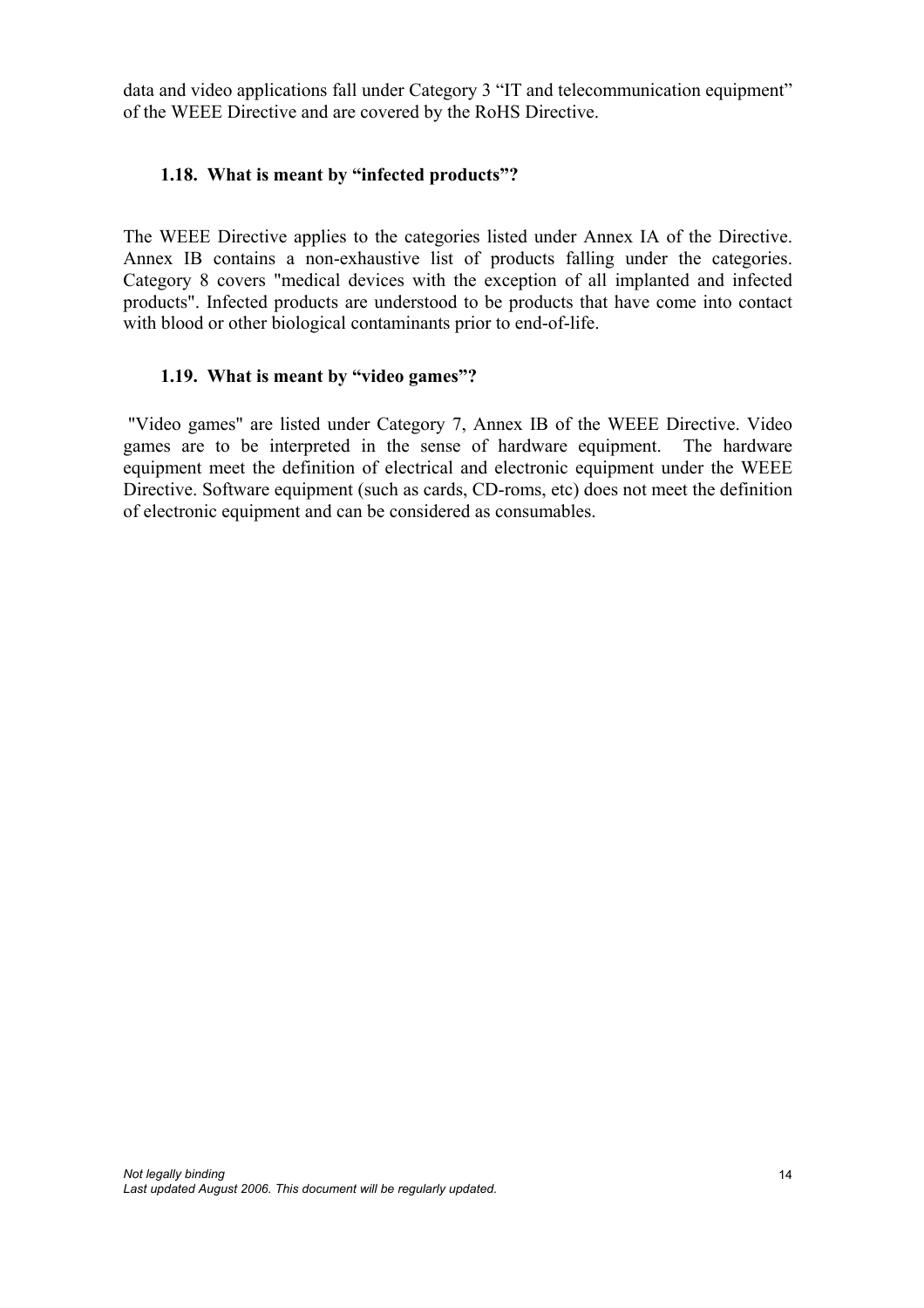#### **2. DEFINITIONS**

#### **2.1. What does "put on the market" mean?**

The words 'put on the market' in Article 10 (3) of the WEEE Directive and Article 4 (1) of the RoHS Directive refer to the initial action of making a product available for the first time on the Community market. This takes place when the product is transferred from the producer to a distributor or final consumer or user on the Community market.

"Making a product available for the first time" refers to each individual piece of equipment put on the market after the date for the substances restrictions (that is 1 July 2006), and not to the launch of a new product or product line. Moreover the concept of putting on the market refers to each individual product, not to a type of product, irrespective of whether it was manufactured as an individual unit or a series.

The same or a similar term is used in many directives, such as internal market directives based on the New Approach and the Global Approach,, where it is also understood as the first making available of a product on the Community market.

In order to assess whether a product has been put on the market, it has to be determined on a case by case assessment whether the relevant action has led to the fact that the product is *made available on the EU market* for the first time.

The Guide to the implementation of directives based on the New Approach and the Global Approach clarifies the concept of "placing on the market" and provides further *guidance* to its interpretation: :

*"Placing on the market is the initial action of making a product available for the first time on the Community market, with a view to distribution or use in the Community. Making available can be either for payment or free of charge […] A product is placed on the Community market when it is made available for the first time. This is considered to take place when a product is transferred from the stage of manufacture with the intention of distribution or use on the Community market. […] The transfer of the product takes place either from the manufacturer, or the manufacturer's authorised representative in the Community, to the importer established in the Community or to the person responsible for distributing the product on the Community market. The transfer may also take place directly from the manufacturer, or authorised representative in the Community, to the final consumer or user. The product is considered to be transferred either when the physical hand-over or the transfer of ownership has taken place. This transfer can be for payment or free of charge, and it can be based on any type of legal*  instrument. Thus, a transfer of a product is considered to have taken place, for instance, *in the circumstances of sale, loan, hire, leasing and gift."*

See http://europa.eu.int/comm/enterprise/newapproach/legislation/guide/legislation.htm.

Furthermore, products must be in compliance with the applicable new approach Directives, and other Community legislation, when they are placed on the market. Accordingly, new products manufactured in the Community and all products imported from third countries – whether new or used – must meet the provisions of the applicable directives when made available for the first time on the Community market.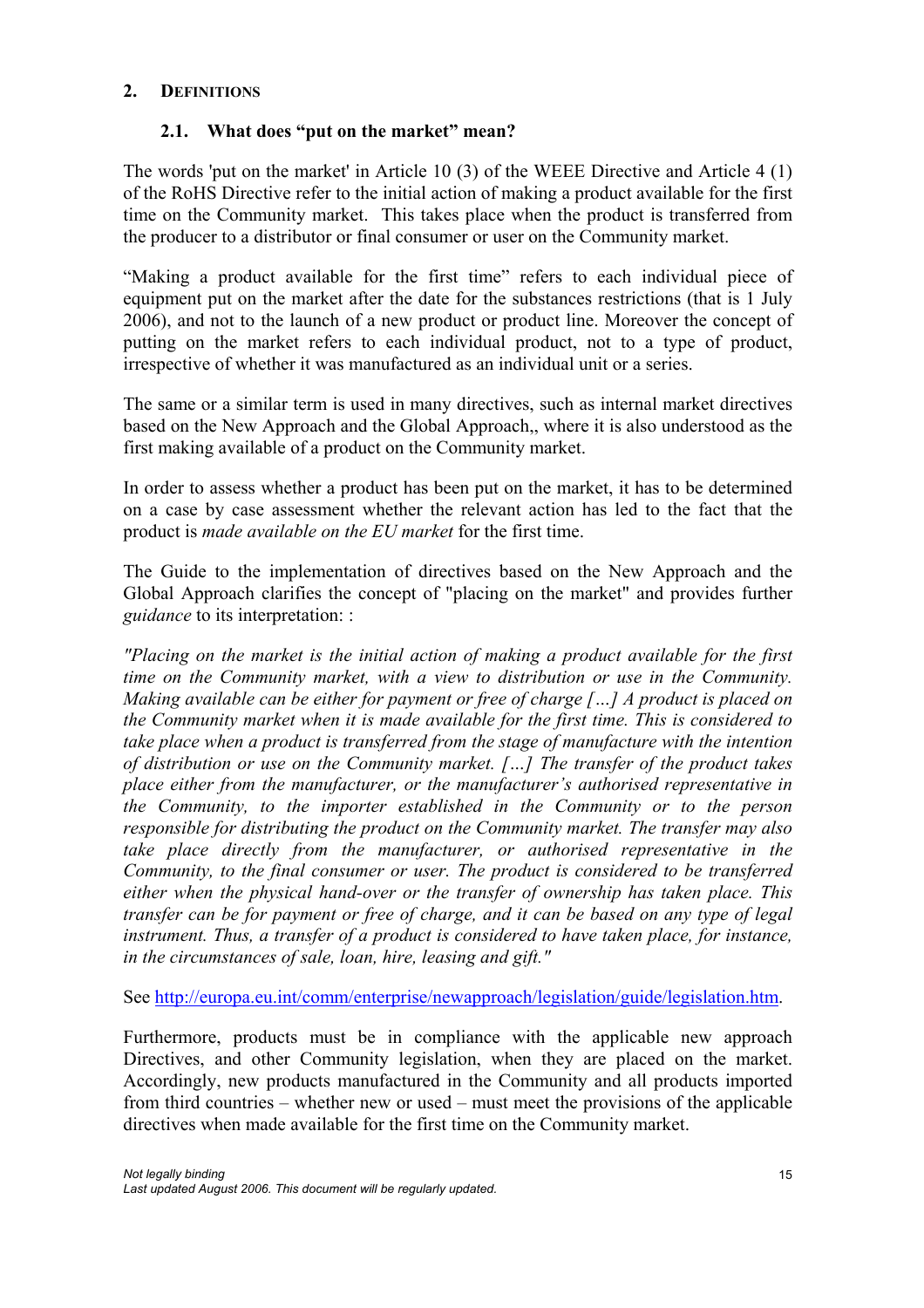### **2.2. Is the import of EEE into the European Union seen as a placing a product on the market?**

Placing on the market is the initial action of making a product available for the first time on the Community market, with a view to distribution or use in the Community. Hence, products are not considered to be placed on the market before they have entered the territory of customs union.

As explained above, a product is considered to be made available on the EU market for the first time, when it is transferred from the stage of manufacture with the intention of distribution or use on the Community market. With the transfer of a product located outside the EU to a customer located inside the EU the product is usually made available on the EU market for the first time. Under certain circumstance however such a transfer does not lead to the fact that the product is already made available on the EU market.*.*  Page 18 of the Guide to the implementation of Directives based on the New Approach and the Global Approach gives an indication of such cases:

"Placing on the market is considered not to take place where a product is: …

- transferred to a manufacturer for further measures (for example assembling, packaging, processing or labelling; ...

- "not (yet) granted release for free circulation by customs, or has been placed under another customs procedure (for example, transit, warehousing or temporary importation) or is in a free zone; ...

- in the stocks of the manufacturer, or the authorised representative established in the Community, where the product is not yet made available;..."

When products are stored in a warehouse of a manufacturer, they are not yet made available on the market. Therefore, the transfer to get the product from the place where it is manufactured - whether outside or inside the European Union - to a manufacturer's warehouse does not constitute placing on the market.

Placing on the market presupposes that the product has been transferred from the stage of manufacturing to the stage of distribution. The distribution chain can also be the commercial chain of the manufacturer or his authorised representative.

## **2.3. Are maximum concentration values set in the RoHS Directive?**

For the purposes of Article  $5(1)(a)$  the Commission has adopted Decision 2005/618/EC<sup>4</sup> whereby a maximum concentration value of 0.1% by weight in homogeneous materials for lead, mercury, hexavalent chromium, polybrominated biphenyls (PBB) and polybrominated diphenyl ethers (PBDE) and of 0.01% weight in homogeneous materials for cadmium shall be allowed.

<sup>4</sup> OJ L214, 19.8.2005.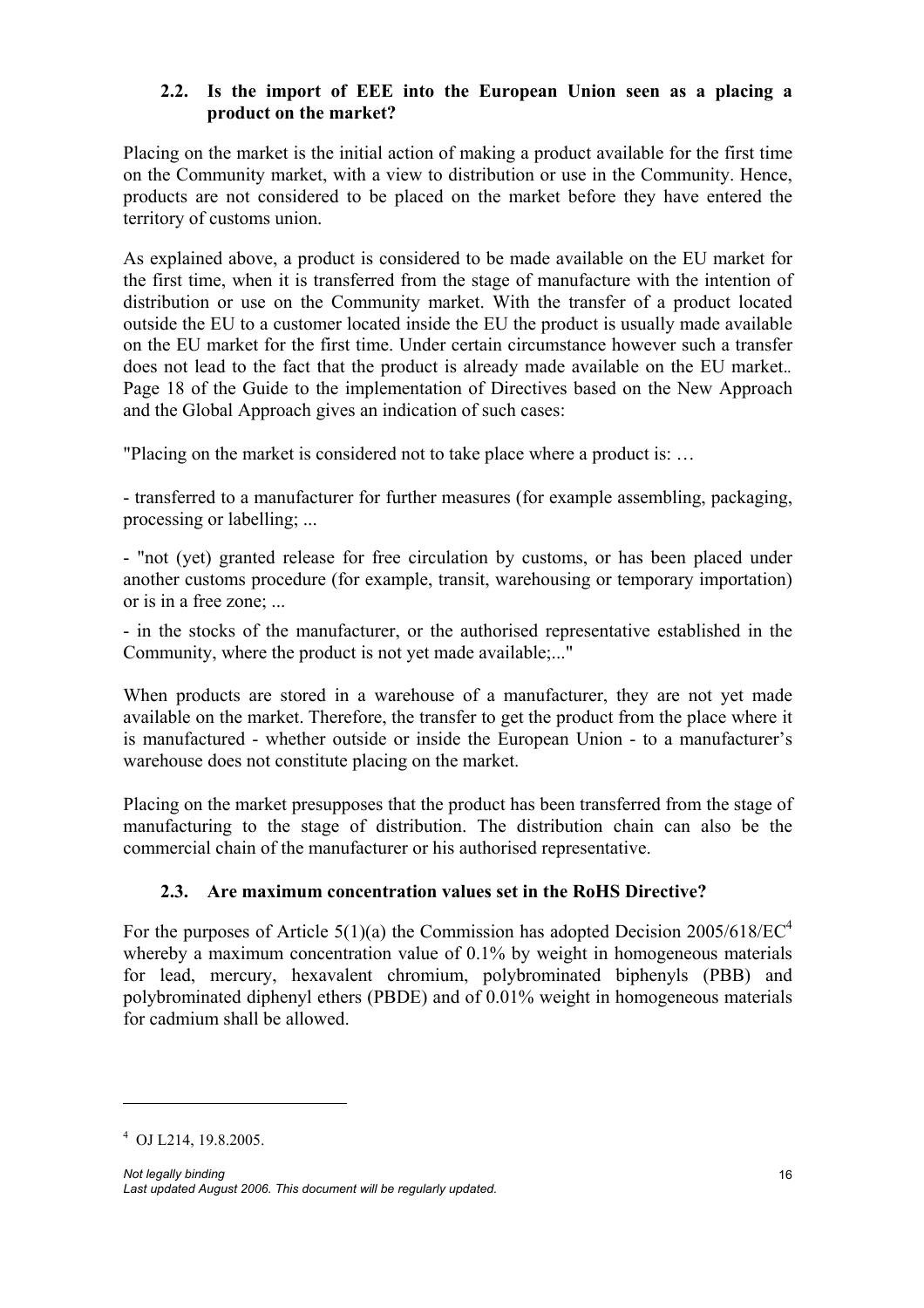Homogeneous material means a material that can not be mechanically disjointed into different materials.

## *Definitions:*

The term "homogeneous" means "of uniform composition throughout". Examples of "homogeneous materials" are individual types of: plastics, ceramics, glass, metals, alloys, paper, board, resins and coatings.

The term "mechanically disjointed" means that the materials can, in principle, be separated by mechanical actions such as: unscrewing, cutting, crushing, grinding and abrasive processes.

#### *Examples:*

- A plastic cover is a "homogeneous material" if it consists of one type of plastic that is not coated with or has attached to it or inside it any other kinds of materials. In this case the limit values of the Directive would apply to the plastic.
- An electric cable that consists of metal wires surrounded by non-metallic insulation materials is an example of a "non-homogeneous material" because the different materials could be separated by mechanical processes. In this case the limit values of the Directive would apply to each of the separated materials individually.
- A semi-conductor package contains many homogeneous materials which include: plastic moulding material, tin-electroplating coatings on the lead frame, the lead frame alloy and gold-bonding wires.

## **2.4. Which certificate do I need to show RoHS compliance?**

Pursuant to Article 4(1) of the RoHS Directive Member States will have to ensure that products put on the EU market as from 1 July 2006 conform to the provisions of the Directive. The RoHS Directive does not refer to specific compliance procedures, certificates or testing methods to be used for demonstrating compliance. Therefore, the Member States are fully responsible for setting compliance rules.

Member States are currently discussing possible approaches on compliance checking. For more information Member States authorities that are responsible for the enforcement of the national legislation implementing the provisions of the RoHS Directive can be contacted directly.

#### **2.5. Can companies mark equipment with a label indicating that the equipment is RoHS compliant?**

Companies are free to mark their products on a voluntary basis, as long as this voluntary labeling does not violate primary or secondary EC law, such as the free movement of goods.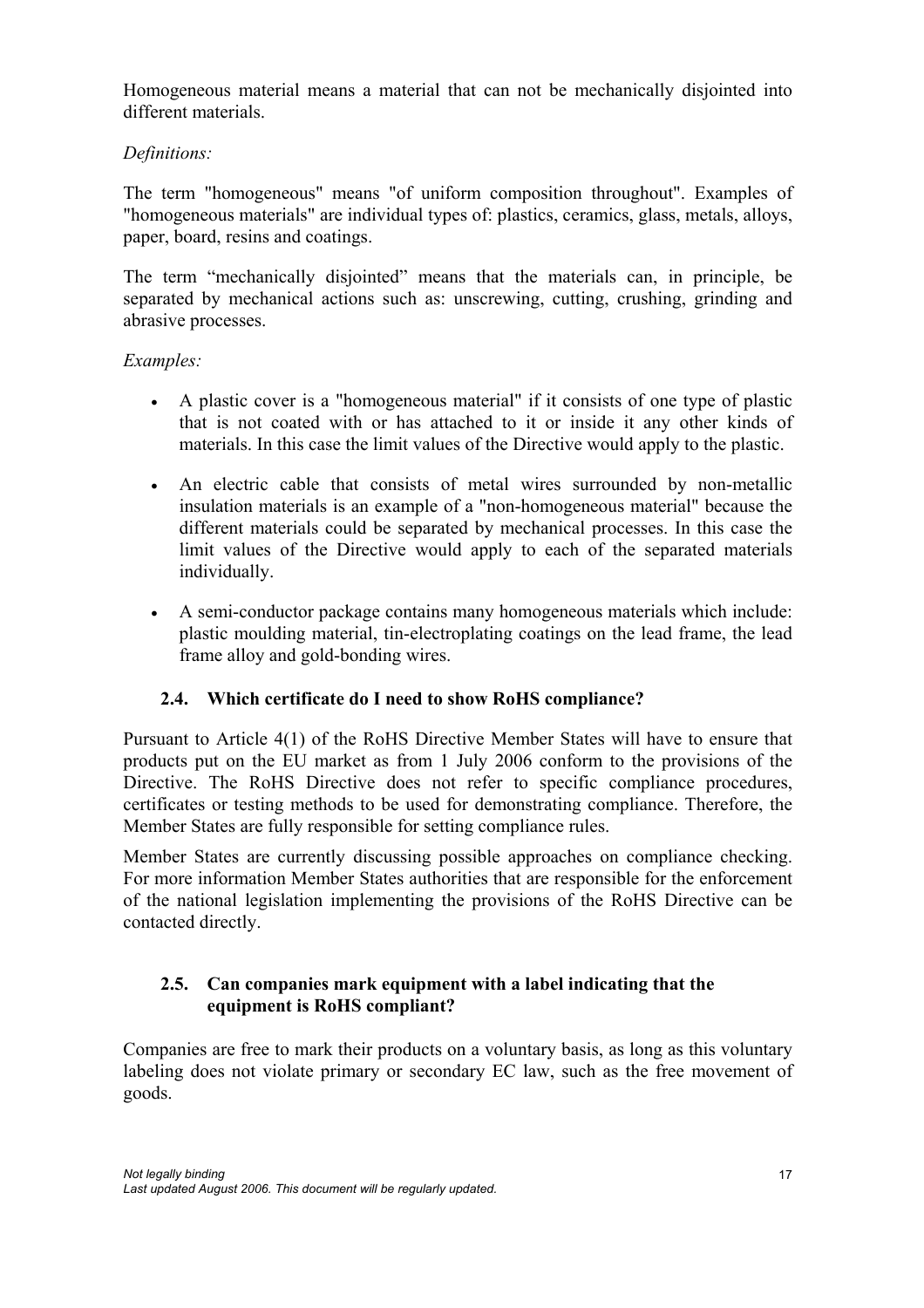### **2.6. Is re-use of the appliance covered by the targets?**

The targets set in Article 7 of the WEEE Directive can be attained by recovery, recycling and re-use of components, materials or substances and relate to WEEE sent for treatment. The reuse of whole equipment is not covered by these targets.

Treatment is defined in Article 3(h) as 'any activity after the WEEE has been handed over to a facility for de-pollution, disassembly, shredding, recovery or preparation for disposal and any other operation carried out for the recovery and/or the disposal of the WEEE'. If equipment is sorted for reuse before going to the treatment facility it does not count towards the targets. The repair of whole equipment is not considered to be treatment in the sense of Article 3(h). However, the re-use of components will be counted towards the targets.

## **3. MARKING REQUIREMENTS**

Article 10(3) of the WEEE Directive lays down the obligation for Member States to ensure that producers appropriately mark electrical and electronic equipment put on the market after 13 August 2005 with the symbol shown in Annex IV to the Directive. Article 11(2) of the WEEE Directive lays down two labelling obligations: Member States shall ensure that any producer of an EEE put on the market after 13 August 2005 is clearly identifiable by a mark on the appliance and Member States shall ensure that a mark on the appliance shall specify that the latter was put on the market after 13 August 2005.

In order to promote the preparation of European standards for this purpose, the Commission contracted CENELEC – the European Committee for Electrotechnical standardisation – that developed a European standard for the requirements laid down in the articles 10(3) and 11(2) of the WEEE Directive.

This standard was ratified in December 2004 and the reference number is EN50419. According to the introduction of the standard, national standardisation bodies have to apply the standard as from 1 August 2005 on. This implies that all products should be marked in accordance with the provisions of this standard. For further requests on assistance in relation to provisions of the standard or further information on implementation of the standard, the national standardisation bodies or the CENELEC secretariat (www.cenelec.org) can be contacted directly.

#### **4. ANNEX II – TREATMENT REQUIREMENTS**

Article 6 and Annex II to the Directive lay down the requirements for the treatment of WEEE. To ensure compliance with the waste framework Directive (75/442/EEC), the treatment shall, as a minimum, include the removal of all fluids and a selective treatment for materials and components in accordance with Annex II.

Member States authorities that are responsible for the enforcement of the national legislation implementing these provisions have produced guidance document on their national provisions. This document covers (i) an interpretation of the term "has to be removed", (ii) technical guidance regarding treatment of the substances, preparations and